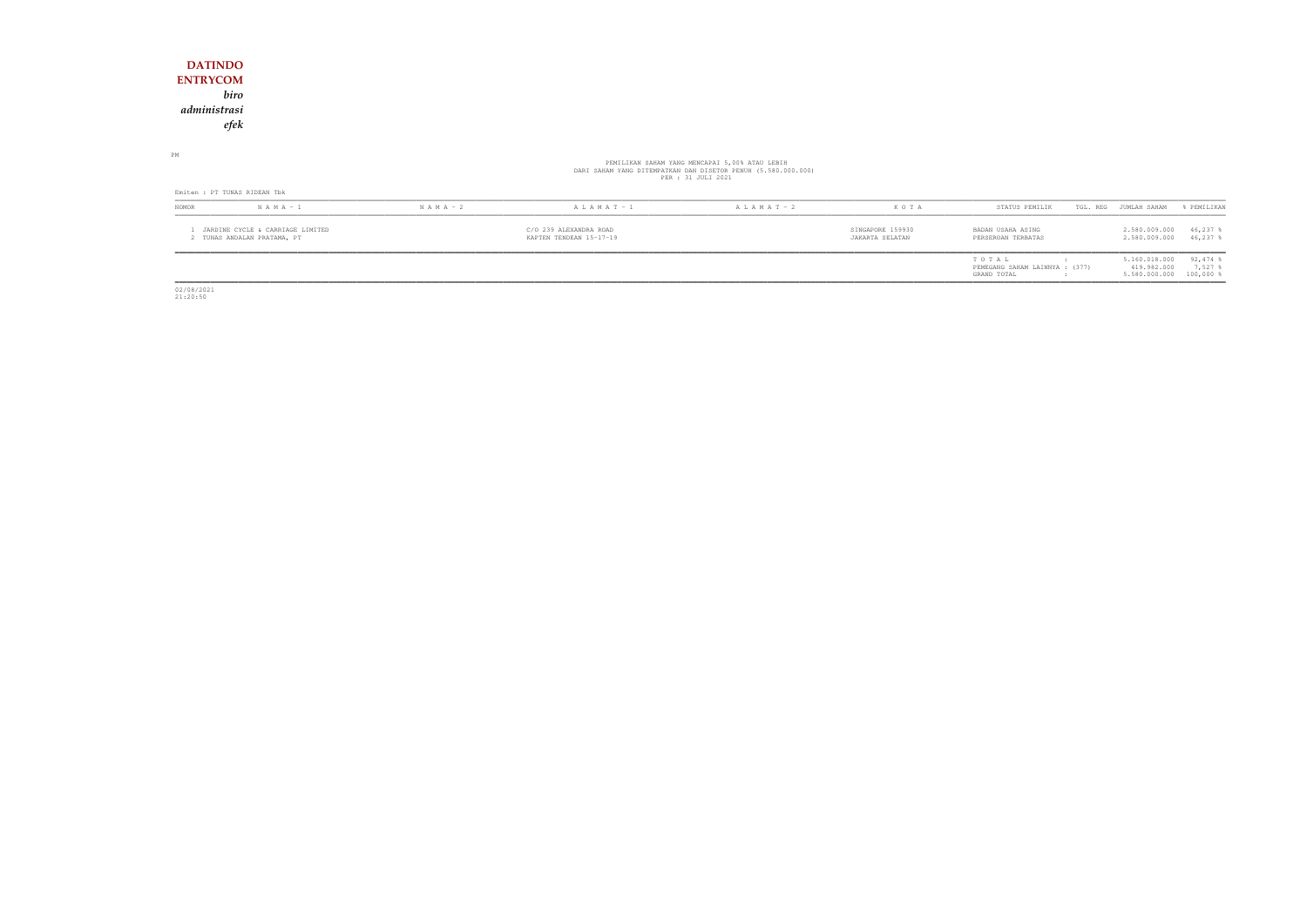*biro*

*administrasi*

*efek*

# DARI SAHAM YANG DITEMPATKAN DAN DISETOR PENUH (5.580.000.000)<br>PER : 31 JULI 2021<br>PER : 31 JULI 2021

P2

|                                         | PEMILIKAN DALAM STANDAR                                                 |               |                                |                                                                      |                   |             | ---------------- T O T A L ---------------                                                           |               |                                |  |
|-----------------------------------------|-------------------------------------------------------------------------|---------------|--------------------------------|----------------------------------------------------------------------|-------------------|-------------|------------------------------------------------------------------------------------------------------|---------------|--------------------------------|--|
| STATUS PEMILIK                          | JUMLAH P.S.                                                             | JUMLAH SAHAM  | % PEMILIKAN                    | JUMLAH P.S.                                                          | JUMLAH SAHAM      | % PEMILIKAN | JUMLAH P.S.                                                                                          | JUMLAH SAHAM  | % PEMILIKAN                    |  |
| PEMODAL NASIONAL<br>___________________ |                                                                         |               |                                |                                                                      |                   |             |                                                                                                      |               |                                |  |
| PERORANGAN INDONESIA                    | 327                                                                     | 121,542.010   | 2,17817                        | 17                                                                   | 346               | 0,00001     | 344                                                                                                  | 121,542,356   | 2,17818                        |  |
| REKSADANA                               | $\mathcal{P}$                                                           | 44.430.000    | 0,79624                        | $\Omega$                                                             | $\Omega$          | 0.00000     | 2                                                                                                    | 44.430.000    | 46,57789<br>0,79624            |  |
| SUB TOTAL :                             | 336                                                                     | 2.765.017.810 | 49,55229                       | 20                                                                   | 531               | 0,00001     | 356                                                                                                  | 2.765.018.341 | 49,55231                       |  |
| PEMODAL ASING                           |                                                                         |               |                                |                                                                      |                   |             |                                                                                                      |               |                                |  |
| PERORANGAN ASING                        | $\mathbf{1}$                                                            | 500           | 0,00001                        | $\circ$                                                              | $\circ$           | 0,00000     | 1                                                                                                    | 500           | 0,00001<br>50,44769            |  |
|                                         |                                                                         |               |                                |                                                                      |                   |             |                                                                                                      |               |                                |  |
| SUB TOTAL :                             | 22                                                                      | 2.814.981.600 | 50,44770                       | $\mathbf{1}$                                                         | 59                | 0,00000     | 23                                                                                                   | 2.814.981.659 | 50,44770                       |  |
| TOTAL:                                  | 358                                                                     | 5.579.999.410 | 99,99999                       | 21                                                                   | 590               | 0.00001     | 379                                                                                                  | 5.580.000.000 | 100,00000                      |  |
|                                         | EMITEN : PT TUNAS RIDEAN Tbk<br>PERSEROAN TERBATAS<br>BADAN USAHA ASING | 7<br>2.1      | 2.599.045.800<br>2.814.981.100 | ---------- SATUAN PERDAGANGAN<br>-----------<br>46,57788<br>50,44769 | 3<br>$\mathbf{1}$ | 185<br>59   | PEMILIKAN TIDAK DALAM STANDAR<br>---------- SATUAN PERDAGANGAN<br>------------<br>0,00000<br>0.00000 | 10<br>22      | 2.599.045.985<br>2.814.981.159 |  |

02/08/2021 21:20:50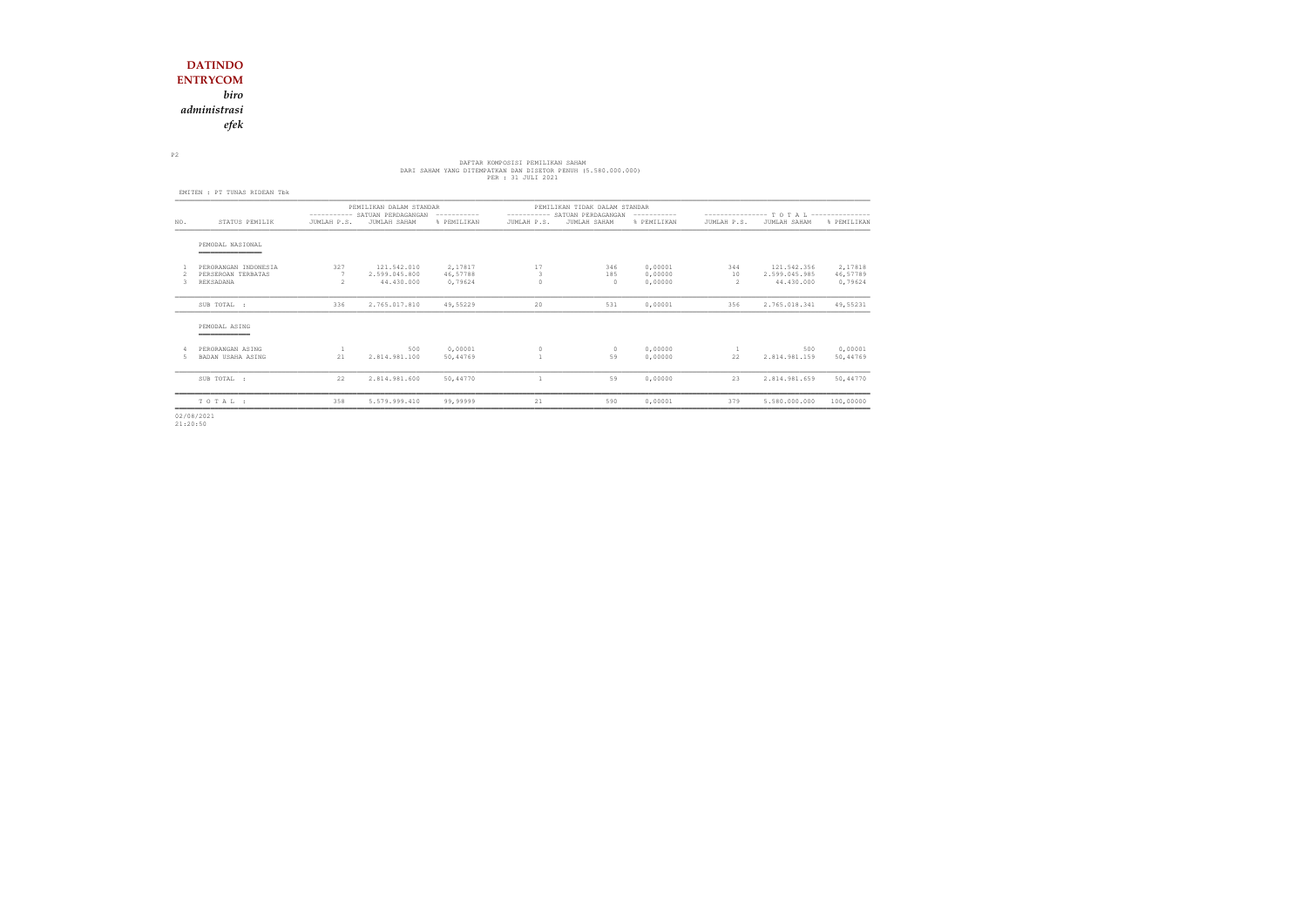## **DATINDO ENTRYCOM** *biro administrasiefek*

M

# LAPORAN KEPEMILIKAN SAHAM - DIREKSI & KOMISARIS<br>PER : 31 JULI 2021

Emiten : PT TUNAS RIDEAN Tbk

| NOMOR                                | N A M A                                                                                                       | JABATAN                                                                                                | PERSENTASE<br>JUMLAH SAHAM                                              | KETERANGAN |
|--------------------------------------|---------------------------------------------------------------------------------------------------------------|--------------------------------------------------------------------------------------------------------|-------------------------------------------------------------------------|------------|
| SARASTI BASKORO                      | Drs. ANTON SETIAWAN<br>2 DR. ARIE SETIABUDI SOESILO, M.Sc.<br>CHAN TZE CHOONG ERIC<br>5 Ir. HONG ANTON LEOMAN | KOMISARIS UTAMA<br>WAKIL KOMISARIS UTAMA/ INDEPENDEN<br>KOMISARIS INDEPENDEN<br>KOMISARIS<br>KOMISARIS | 0 0,0000000<br>0 0,0000000<br>0 0,0000000<br>0 0,0000000<br>0 0,0000000 |            |
| 8 MAX SUNARCIA<br>10 ESTER TANUDJAJA | 6 RICO ADISURJA SETIAWAN, MBA<br>NUGRAHA INDRA PERMADI<br>9 TENNY FEBYANA HALIM                               | DIREKTUR UTAMA<br>DIREKTUR<br>DIREKTUR<br>DIREKTUR<br>DIREKTUR                                         | 0 0,0000000<br>0 0,0000000<br>0 0,0000000<br>0 0,0000000<br>0 0,0000000 |            |
|                                      |                                                                                                               | TOTAL                                                                                                  | 0 0,0000000                                                             |            |

03/08/2021 18:20:57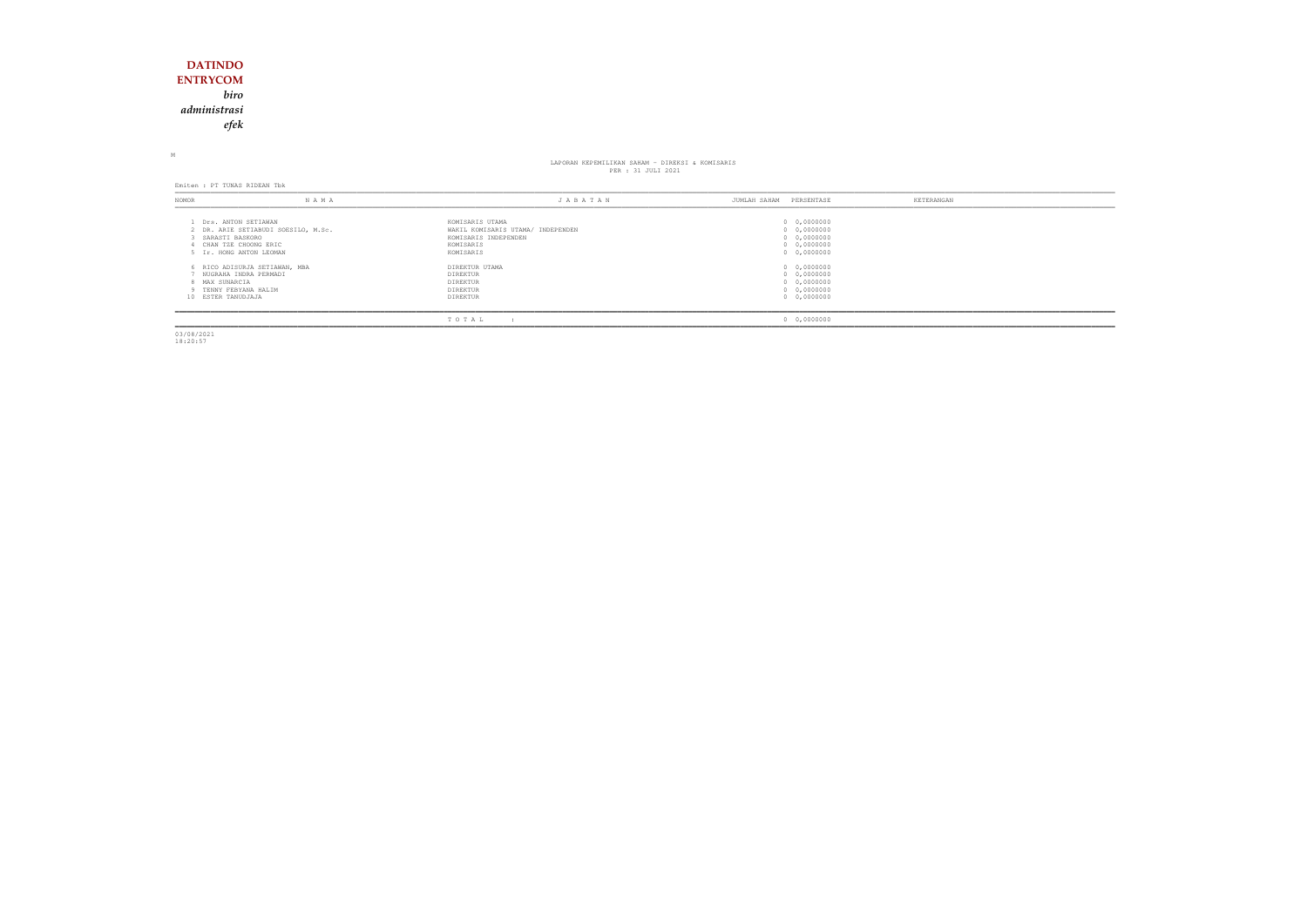| <b>DATINDO</b>                                                  |               |                                                        |                 |                                     |                                                           |
|-----------------------------------------------------------------|---------------|--------------------------------------------------------|-----------------|-------------------------------------|-----------------------------------------------------------|
| <b>ENTRYCOM</b>                                                 |               |                                                        |                 |                                     |                                                           |
| biro                                                            |               |                                                        |                 |                                     |                                                           |
| administrasi                                                    |               |                                                        |                 |                                     |                                                           |
| efek                                                            |               |                                                        |                 |                                     |                                                           |
| $\mathbb M$                                                     |               |                                                        |                 |                                     |                                                           |
|                                                                 |               | DAFTAR PEMEGANG SAHAM PENGENDALI<br>PER : 31 JULI 2021 |                 |                                     |                                                           |
| Emiten : PT TUNAS RIDEAN Tbk                                    |               |                                                        |                 |                                     |                                                           |
| $N A M A - 1$<br>NOMOR                                          | $N$ A M A - 2 | $A L A M A T - 1$                                      | A L A M A T - 2 | KOTA                                | JUMLAH SAHAM<br>% PEMILIKAN                               |
| JARDINE CYCLE & CARRIAGE LIMITED<br>2 TUNAS ANDALAN PRATAMA, PT |               | C/O 239 ALEXANDRA ROAD<br>KAPTEN TENDEAN 15-17-19      |                 | SINGAPORE 159930<br>JAKARTA SELATAN | 46,237 %<br>2.580.009.000<br>2.580.009.000<br>$46,237$ \$ |
|                                                                 |               |                                                        |                 | TOTAL<br>$\sim$ 1.1                 | $92,474$ %<br>5.160.018.000                               |

 $\begin{array}{c} \hline \hline 03/08/2021 \\ 18:20:57 \end{array}$